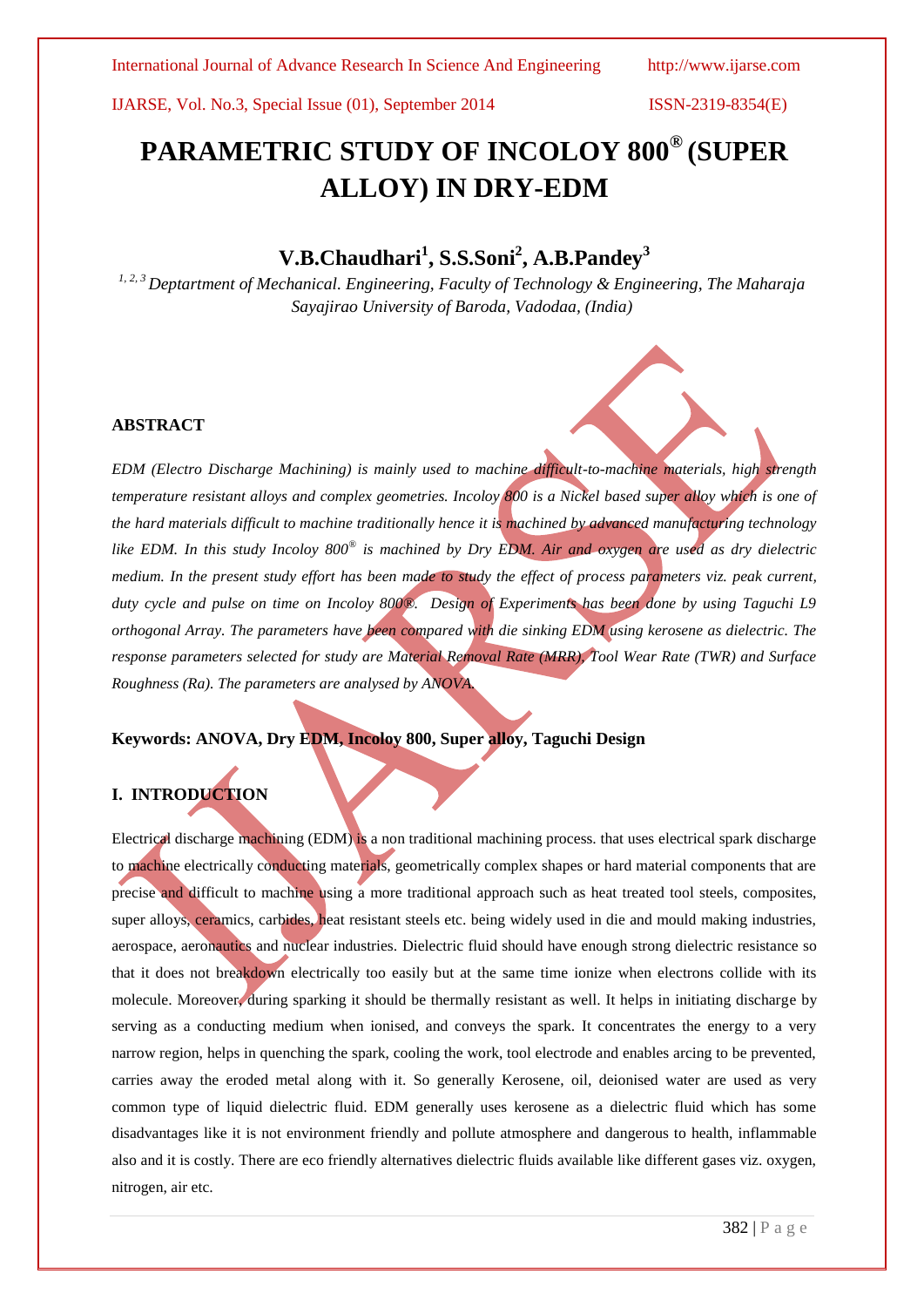# **II. LITERATURE REVIEW**

Different variants of Elecro Discharge Machining were tried out like powder mixed dielectric fluid[1], rotary electrode<sup>[2]</sup>, Ultrasonic movement of work piece or tool by transducer<sup>[3]</sup>, Micro EDM<sup>[4]</sup> etc. to improve the machinability and efficiency of the process. The other aspect of the process is to improve the machinability by making it environment friendly. Grzegorz Skrabalak & Jerzy Kozak [5] have presented results of simulation and mathematical modelling of the material removal rate of electro discharge milling process with compressed air as dielectric, C.C. Kao, Jia Tao, Albert J. Shih [6] investigated the near dry electrical discharge machining (EDM) process. Near dry EDM uses liquid gas mixture as the two phase dielectric fluid and compare the results of Dry EDM (Oxygen is used as dielectric fluid), near Dry EDM and Die sinking EDM. They got very low MRR but got improved surface finish by Pressurised oxygen as dielectric. C.C. Kao, Jia Tao, Albert J. Shih [6] have also got mirror like surface finish in Dry EDM with low MRR. So it is one of the most advantages of Dry EDM. Also Dry EDM has some advantages like it is totally environment friendly (there is no pollution), air is totally free of cost so eco friendly, non inflammable etc.

# **III. DESIGN OF EXPERIMENTS**

The selected process control parameters for experimentation are pulse on time, duty cycle and peak current. Design of experiments has been done by Taguchi L9 orthogonal array. The levels of the individual process parameters/factors are given in Table 1.

|  | <b>Factors</b> | <b>Parameters</b> | <b>Levels</b> |      |                |  |
|--|----------------|-------------------|---------------|------|----------------|--|
|  |                |                   | L1            | L2   | L <sub>3</sub> |  |
|  |                | Pulse on Time     |               | 48   | 62             |  |
|  | B              | Duty cycle        | 0.42          | 0.49 | 0.56           |  |
|  |                | Peak current      | 36            | 43   | 50             |  |

**Table 1: Process Parameters and their Levels**

Total 27 experiments were conducted using Taguchi experimental design methodology, considering nine experiments using three different dielectric medium. The selected response parameters for the study are material removal rate, tool wear rate and surface roughness.

# **IV. EXPERIMENTAL DETAILS**

Experiments were performed on JOEMARS AZ-50 Die sinking EDM machine. Experiments were done on Incoloy 800® with three types of dielectric medium (1) Oxygen, (2) Air, (3) Kerosene and effect of input parameter on responses have been compared . Incoloy -800® a nickel based super alloy material having diameter 14 mm and thickness 3 mm has been used as a work piece material and Electrode grade copper is selected as a tool material. For the experimental work tubular Copper electrode is used having outer diameter of 10 mm and inside diameter is 3.4 mm.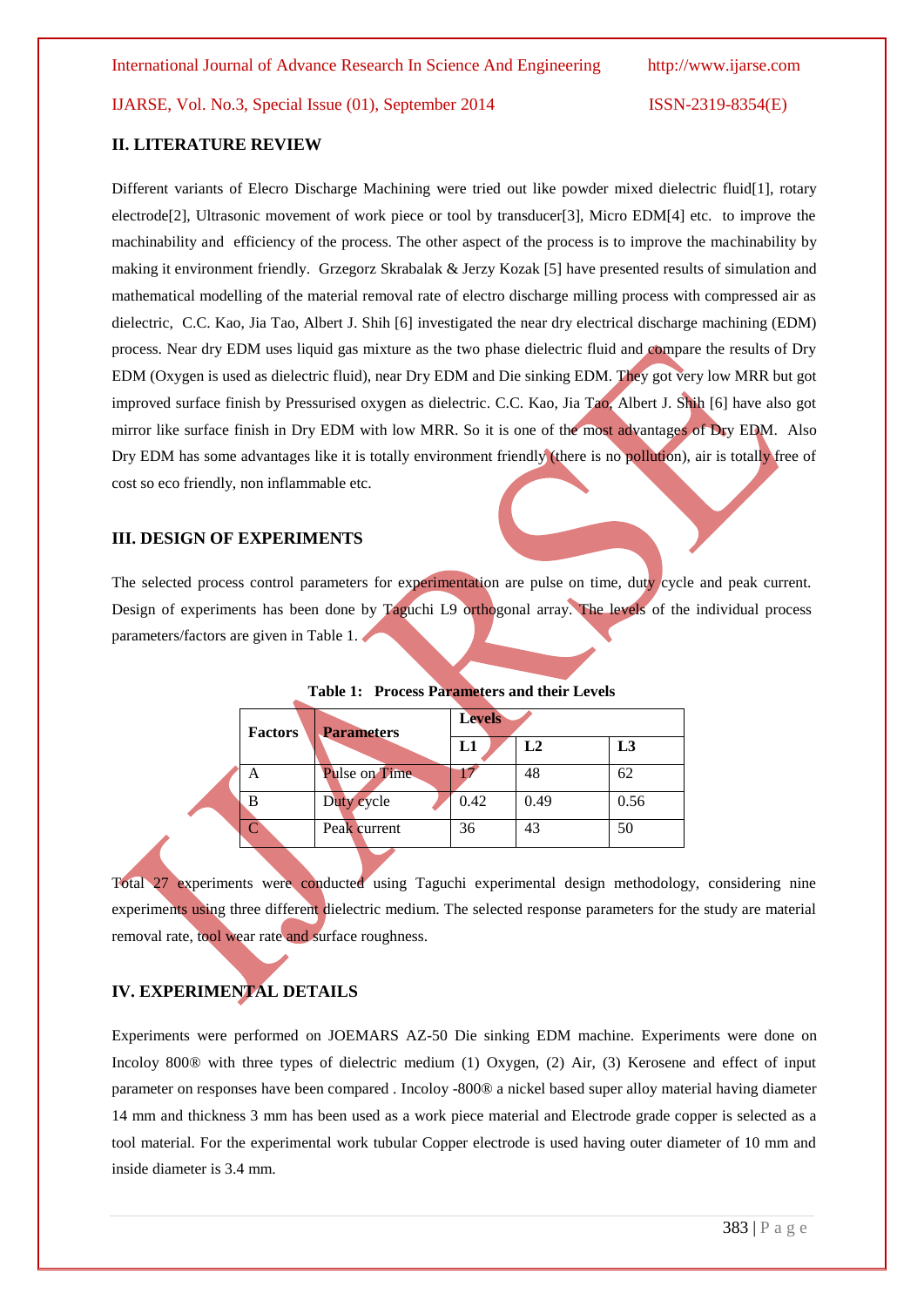



# **Fig. 1: Tool material and Incoloy -800® work piece**

Experimental setup is shown in Fig.2 and Fig.3. Provision of pressurized air for dry EDM setup has been accomplished by supplying air from compressor to the nozzle of EDM to replace liquid dielectric line by pressurized air line as shown in Fig.2.





**Fig. 2: Dry EDM setup for air as dielectric fluid Fig. 3: Dry EDM setup for Oxygen as dielectric fluid**

However, in preliminary trials it was found that by using solid electrode, machining was not stable. Even the impression of tool not obtained. This is due to poor flushing in centre of work piece copper electrode material was deposited on it. After using hollow electrode, machining was better because hollow electrode facilitates good central flushing which facilitates the machining conditions. All hollow electrodes were polished up to 0.1micron.





**Fig. 4: Machining impression with Solid electrode and Tubular Electrode**

If proper flushing does not occurs then electrode material and debris start deposited on work piece which stops further machining. Same way if duty cycle is less than 40%, MRR is low because of energy discharge is less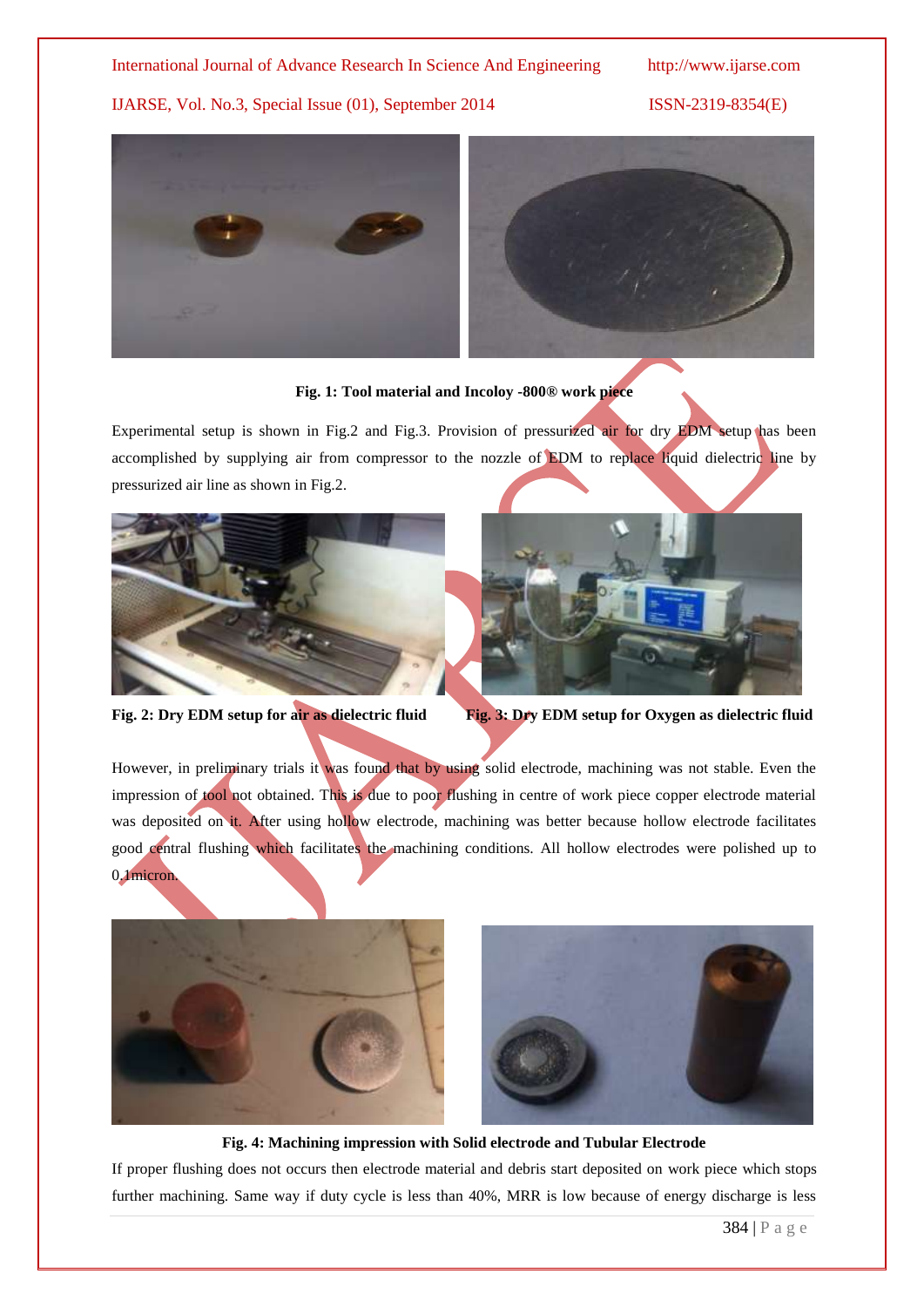causes problem of copper deposition. Flushing pressure is also one of the major parameter for controlled machining conditions. It was found that flushing pressure less than 5 bars pause the machining further.



**Fig. 5: Machining impression on Incoloy 800® by using dielectric as (a) oxygen (b) air and (c) kerosene**

# **V. RESULTS & DISCUSSIONS**

The analysis of variance (ANOVA) is being carried out to identify the significant variables and to quantify their effects on the response characteristics. In the present study all analysis has been carried out using Minitab 15 software.





**Fig. 6: Effect of process parameters on Response parameters when Oxygen is used as dielectric**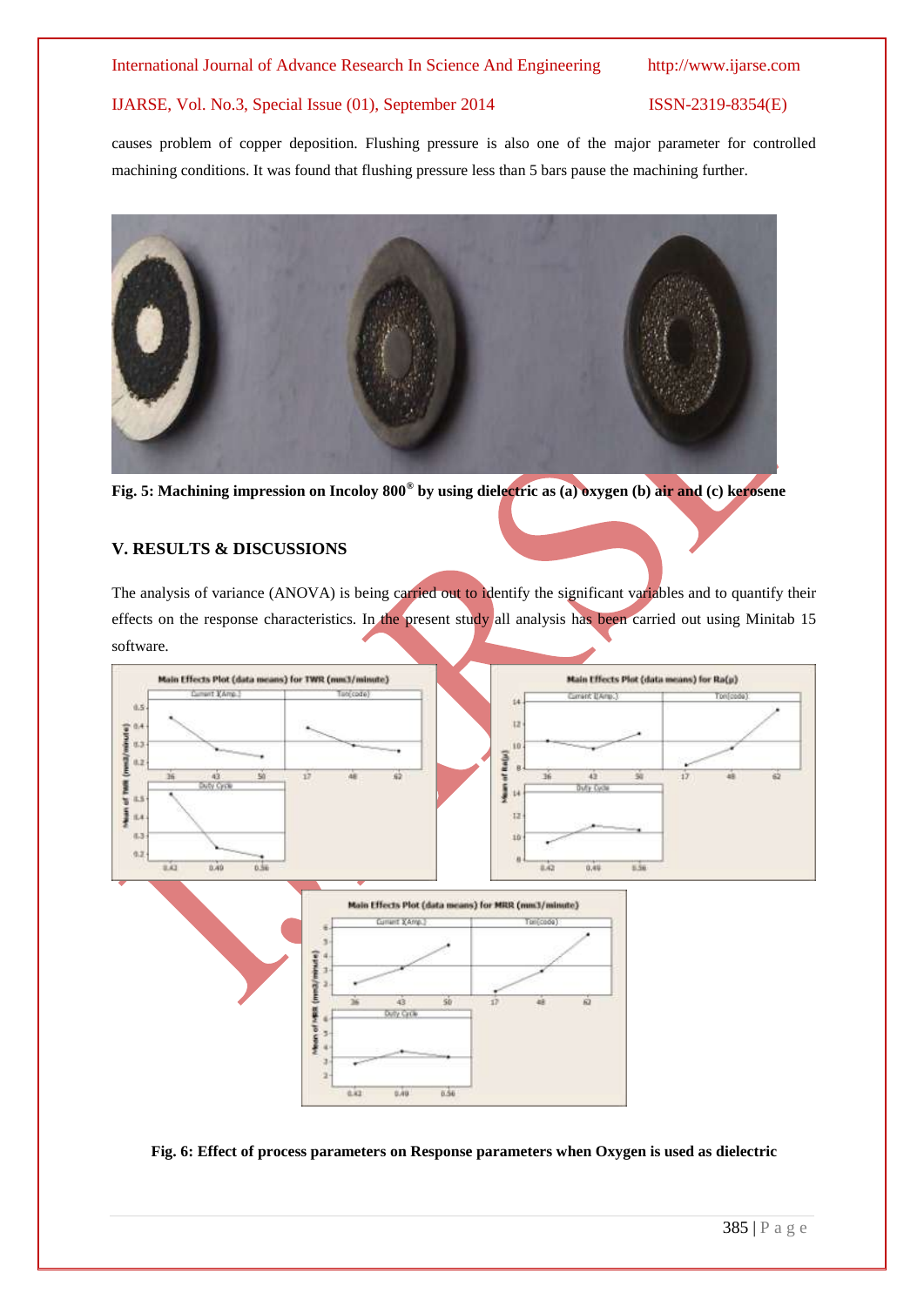| <b>ANOVA for MRR</b>                             |                |                                        |         |        |              |           |
|--------------------------------------------------|----------------|----------------------------------------|---------|--------|--------------|-----------|
| <b>Source</b>                                    | DF             | Seq SS                                 | Adj SS  | Adj MS | $\mathbf{F}$ | ${\bf P}$ |
| Current I(Amp.)                                  | 2              | 11.24                                  | 11.24   | 5.62   | 4.3          | 0.189     |
| Ton(code)                                        | $\overline{2}$ | 25.141                                 | 25.141  | 12.57  | 9.62         | 0.094     |
| Duty Cycle                                       | $\overline{2}$ | 1.234                                  | 1.234   | 0.617  | 0.47         | 0.679     |
| Error                                            | $\overline{2}$ | 2.613                                  | 2.613   | 1.307  |              |           |
| Total                                            | 8              | 40.228                                 |         |        |              |           |
| $S = 1.14313$ R-Sq = 93.50% R-Sq (adj) = 74.01%  |                |                                        |         |        |              |           |
| <b>ANOVA for TWR</b>                             |                |                                        |         |        |              |           |
| Current I(Amp.)                                  | 2              | 0.0770                                 | 0.0770  | 0.0385 | 5.5          | 0.154     |
| Ton(code)                                        | $\overline{2}$ | 0.0261                                 | 0.0261  | 0.0130 | 1.87         | 0.349     |
| Duty Cycle                                       | $\overline{2}$ | 0.2084                                 | 0.2084  | 0.1042 | 14.9         | 0.063     |
| Error                                            | $\overline{2}$ | 0.0139                                 | 0.0139  | 0.0069 |              |           |
| Total                                            | 8              | 0.3255                                 |         |        |              |           |
| $S = 0.0836437$ R-Sq = 95.70% R-Sq (adj) = 82.81 |                |                                        |         |        |              |           |
| <b>ANOVA</b> for Surface Roughness               |                |                                        |         |        |              |           |
| Current I(Amp.)                                  | $\overline{2}$ | 3.0178                                 | 3.0178  | 1.5089 | 15.22        | 0.062     |
| Ton(code)                                        | $\overline{2}$ | 39.8061                                | 39.8061 | 19.903 | 200.8        | 0.005     |
| Duty Cycle                                       | $\overline{c}$ | 3.8493                                 | 3.8493  | 1.9247 | 19.42        | 0.049     |
| Error                                            | $\overline{2}$ | 0.1982                                 | 0.1982  | 0.0991 |              |           |
| Total                                            | 8              | 46.8714                                |         |        |              |           |
| $S = 0.314831$                                   |                | $R-Sq = 99.58\%$ $R-Sq$ (adj) = 98.31% |         |        |              |           |







**Fig. 7: Effect of Process parameters on Response parameters when Air used as dielectric**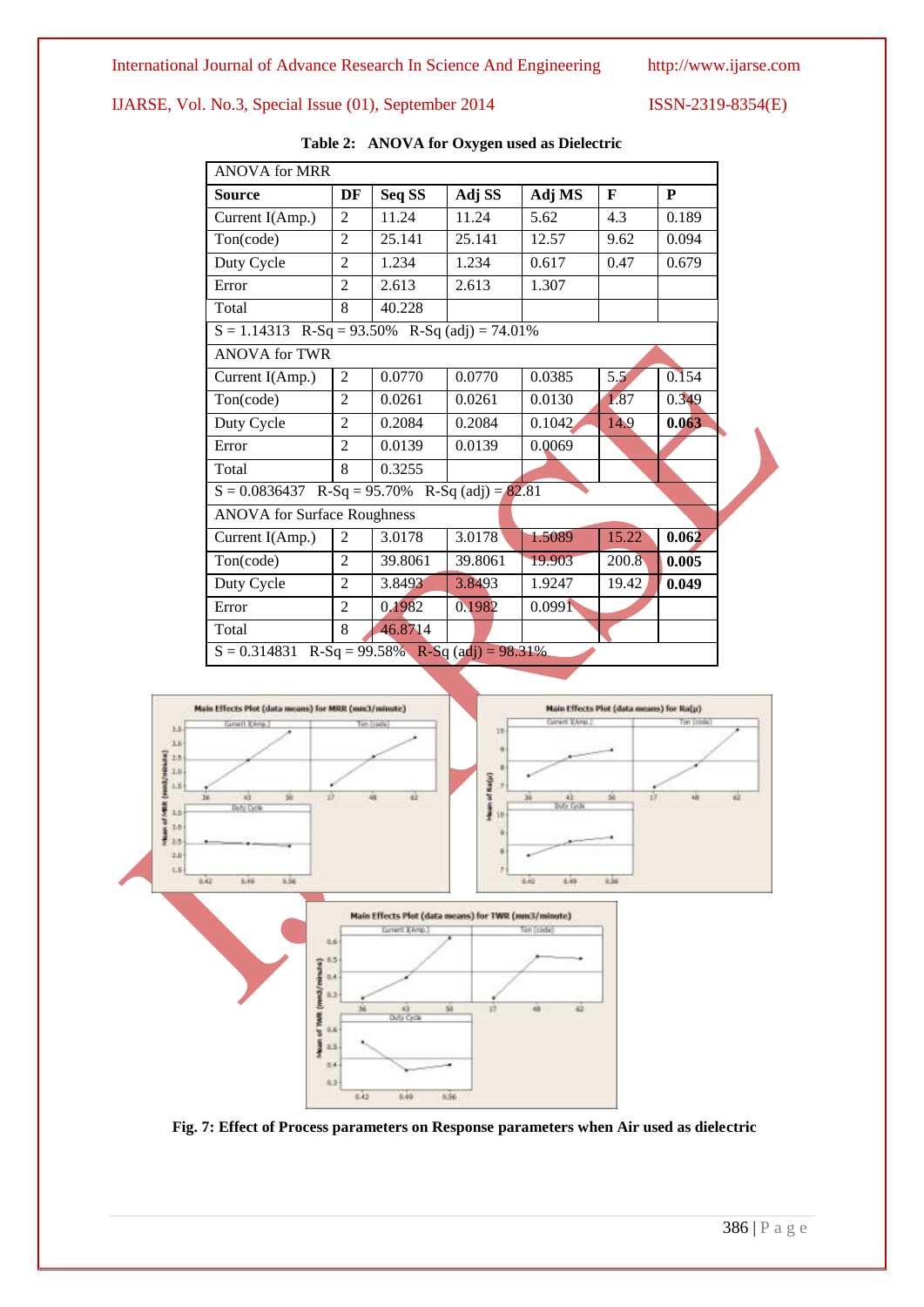| <b>ANOVA for MRR</b>                             |                |         |         |        |              |       |
|--------------------------------------------------|----------------|---------|---------|--------|--------------|-------|
| <b>Source</b>                                    | DF             | Seq SS  | Adj SS  | Adj MS | $\mathbf{F}$ | P     |
| Current I(Amp.)                                  | $\overline{2}$ | 5.7929  | 5.7929  | 2.8964 | 9.43         | 0.096 |
| Ton(code)                                        | $\overline{2}$ | 4.3332  | 4.3332  | 2.1666 | 7.06         | 0.124 |
| Duty Cycle                                       | $\overline{c}$ | 0.0417  | 0.0417  | 0.0209 | 0.07         | 0.936 |
| Error                                            | $\overline{c}$ | 0.6142  | 0.6142  | 0.3071 |              |       |
| Total                                            | 8              | 10.782  |         |        |              |       |
| $S = 0.554159$ R-Sq = 94.30% R-Sq (adj) = 77.21% |                |         |         |        |              |       |
| <b>ANOVA for TWR</b>                             |                |         |         |        |              |       |
| Current I(Amp.)                                  | 2              | 0.1783  | 0.1783  | 0.0891 | 11.08        | 0.083 |
| Ton(code)                                        | $\overline{2}$ | 0.1073  | 0.1073  | 0.0536 | 6.67         | 0.13  |
| Duty Cycle                                       | 2              | 0.0432  | 0.0432  | 0.0216 | 2.69         | 0.271 |
| Error                                            | $\overline{2}$ | 0.0161  | 0.0161  | 0.0080 |              |       |
| Total                                            | 8              | 0.3450  |         |        |              |       |
| $S = 0.0897205$ R-Sq = 95.33% R-Sq(adj) = 81.33% |                |         |         |        |              |       |
| <b>ANOVA</b> for Surface Roughness               |                |         |         |        |              |       |
| Current I(Amp.)                                  | 2              | 3.2342  | 3.2342  | 1.6171 | 19.45        | 0.049 |
| Ton(code)                                        | $\overline{2}$ | 15.2375 | 15.2375 | 7.6188 | 91.62        | 0.011 |
| Duty Cycle                                       | $\overline{2}$ | 1.5886  | 1.5886  | 0.7943 | 9.55         | 0.095 |
| Error                                            | $\overline{c}$ | 0.1663  | 0.1663  | 0.0832 |              |       |
| Total                                            | 8              | 20.2267 |         |        |              |       |
| $S = 0.288370$ R-Sq = 99.18% R-Sq(adj) = 96.71%  |                |         |         |        |              |       |







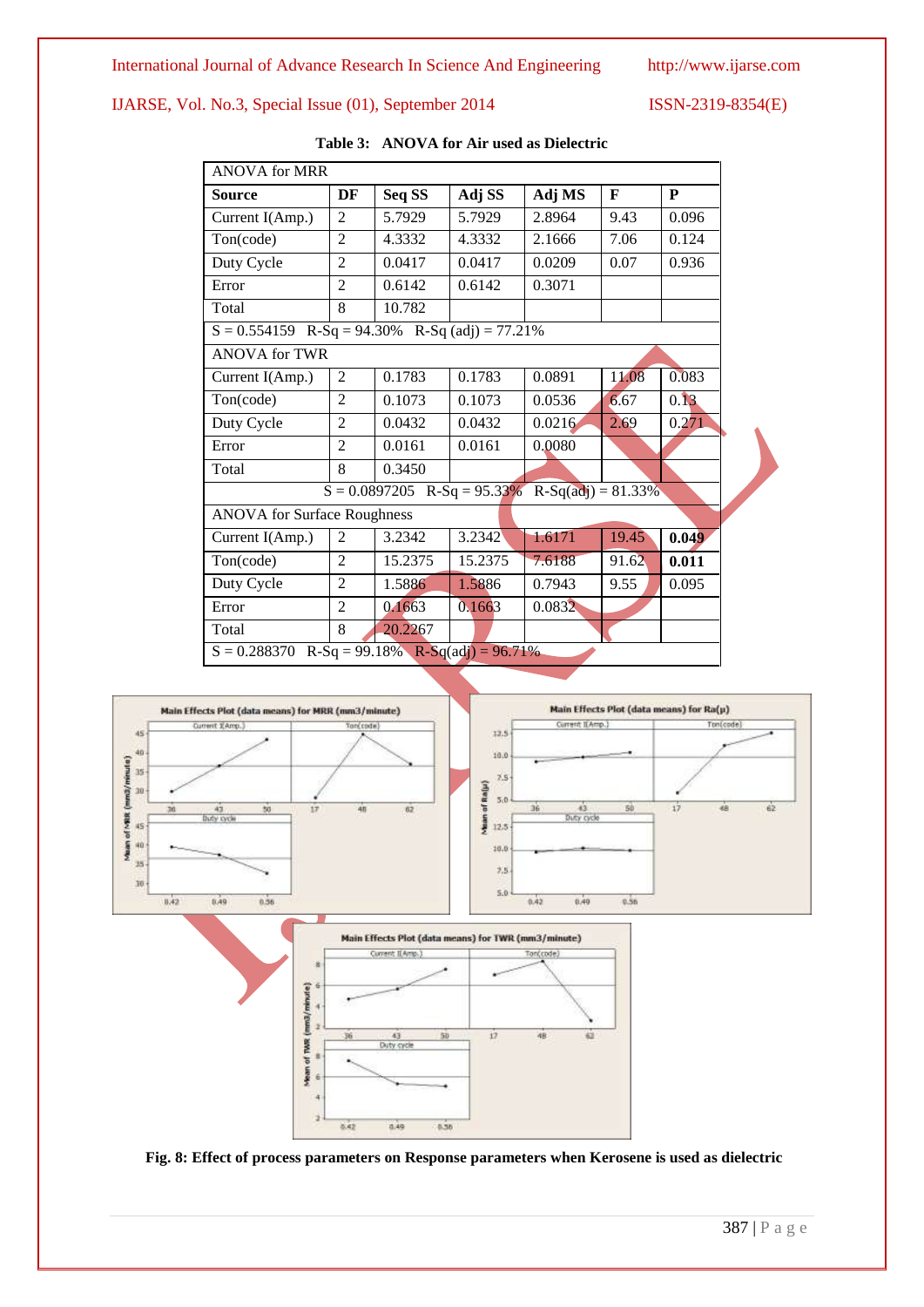| <b>ANOVA for MRR</b>                                 |                |        |        |        |                  |       |  |
|------------------------------------------------------|----------------|--------|--------|--------|------------------|-------|--|
| <b>Source</b>                                        | DF             | Seq SS | Adj SS | Adj MS | F                | P     |  |
| Current I(Amp.)                                      | $\overline{2}$ | 283.94 | 283.94 | 141.97 | 3.07             | 0.245 |  |
| Ton(code)                                            | $\overline{2}$ | 419.49 | 419.49 | 209.75 | 4.54             | 0.18  |  |
| Duty Cycle                                           | $\overline{2}$ | 75.93  | 75.93  | 37.97  | 0.82             | 0.549 |  |
| Error                                                | $\overline{2}$ | 92.36  | 92.36  | 46.18  |                  |       |  |
| Total                                                | 8              | 871.72 |        |        |                  |       |  |
| $S = 6.79543$ R-Sq = 89.41% R-Sq (adj) = 57.62%      |                |        |        |        |                  |       |  |
| <b>ANOVA for TWR</b>                                 |                |        |        |        |                  |       |  |
| Current I(Amp.)                                      | $\overline{2}$ | 13.018 | 13.018 | 6.509  | $\overline{1.2}$ | 0.455 |  |
| Ton(code)                                            | $\overline{2}$ | 53.963 | 53.963 | 26.981 | 4.97             | 0.168 |  |
| Duty Cycle                                           | $\overline{2}$ | 11.125 | 11.125 | 5.563  | 1.02             | 0.494 |  |
| Error                                                | $\overline{2}$ | 10.867 | 10.867 | 5.434  |                  |       |  |
| Total                                                | 8              | 88.973 |        |        |                  |       |  |
| $S = 2.33103$ R-Sq = 87.79% R-Sq (adj) = 51.14%      |                |        |        |        |                  |       |  |
| <b>ANOVA</b> for Surface Roughness                   |                |        |        |        |                  |       |  |
| Current I(Amp.)                                      | 2              | 1.604  | 1.604  | 0.802  | 2.72             | 0.269 |  |
| Ton(code)                                            | $\mathfrak{D}$ | 76.489 | 76.489 | 38.244 | 129.48           | 0.008 |  |
| Duty Cycle                                           | $\overline{2}$ | 0.318  | 0.318  | 0.159  | 0.54             | 0.65  |  |
| Error                                                | $\overline{2}$ | 0.591  | 0.591  | 0.295  |                  |       |  |
| Total                                                | 8              | 79.001 |        |        |                  |       |  |
| $R-Sq(adj) = 97.01%$<br>$S = 0.543469$ R-Sq = 99.25% |                |        |        |        |                  |       |  |

|  |  |  | Table 4: ANOVA for Kerosene used as Dielectric |
|--|--|--|------------------------------------------------|
|--|--|--|------------------------------------------------|

In the above figures (6, 7 and 8) we can show that MRR increases with the increase of pulse on time and peak current. This is because the discharge energy increases with the pulse on time and peak current leading to a faster MRR. Duty cycle is inversely proportional to pulse off time & directly proportional to pulse on time. As the pulse off time decreases, duty cycle increase, the number of discharges within a given period becomes more which leads to increase MRR.

From the ANOVA tables we can see Most of input parameters are significantly affect on surface roughness only.



# **Fig. 9: Comparison of MRR, TWR and Surface roughness for oxygen, air and kerosene as dielectric**

Fig. 9 depicts the comparison of response parameters with respect to each experiment carried out by using same process parameters and different dielectric medium viz. oxygen, air and kerosene.